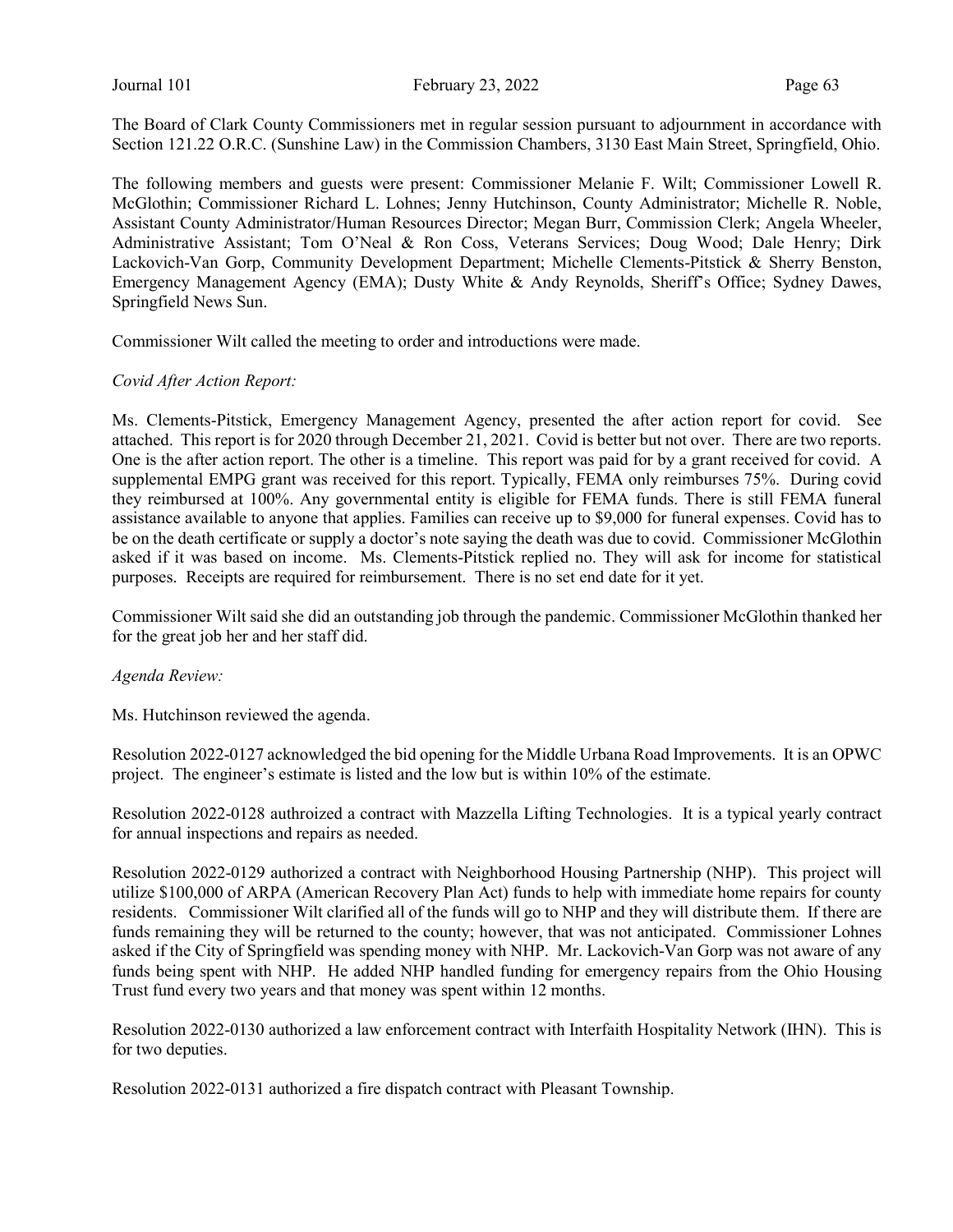Resolution 2022-0132 authorized a contract for sewer relocation with Barrett Paving Materials, Inc. to relocate the sewer line on that property. Barrett Paving is doing some redevelopment on their land. It will be at their cost. The county is permitting them to do it with this agreement.

Resolution 2022-0133 authorized a price increase for the purchase of vehicle for Solid Waste. There was a request last year to replace one of their vehicles. Honda increased their price so the resolution reflects it.

Resolution 2022-0134 authorized the disposal of obsolete equipment for the Sheriff's Office. They requested to transfer a van to the Park District.

Resolution 2022-0135 approved the then and nows. There are several with the Treasurer due to a transition in the Auditor's Office.

Resolution 2022-0136 authroized the naming of an unnamed waterway that was requested last week. The name will be Pup Creek.

Resolution 2022-0137 approved travel and expense requests.

Resolution 2022-0138 authorized the allocation of ARPA funds for 911 dispatch costs. This calculation for 2021 is \$682,295. The remaining balance of \$1,817,704 will be applied toward the next two years of dispatch costs. This covers all the costs. It was deducted income from the cities and other agencies.

Resolution 2022-0139 authorized the allocation of ARPA funds for Reentry services. This is for the cost of personnel. Commissioner Wilt asked if it was a total cost or annual cost. Ms. Hutchinson explained it was a start. There might be a request for more later. Discussion ensued.

#### County Commissioner Updates:

Commissioner McGlothin said New Carlisle had a council meeting last night with disgruntled citizens for possible housing going in there. He felt the housing was needed in the county. The location is in Miami County off of Scarff Road. New Carlisle will annex it if it comes to fruition.

Commissioner McGlothin asked about Tillie Lane. Commissioner Wilt remembered working with EMA to apply for grants. Soil & Water was also involved. Commissioner Lohnes mentioned there might be another option through EMA grant money that can be spent on private property. He suggested Bethel Township use their ARPA funds to apply for the grant. Ms. Clements-Pitstick said the county paid for a study before she started. The reason for the grant being pulled was because they only met 10% of the threshold to get the grant. They only met 10% even with the history of losses. It wasn't even close. It is all on private property. She wasn't aware of the grant Commissioner Lohnes mentioned. She received a call from a township trustee that mentioned it was a federal grant. Typically, EMA doesn't go straight for federal grants. As of today she has received zero complaints from residents on Tillie Lane. Commissioner Wilt added this is a rain event that is everywhere.

#### County Administrator Updates:

Ms. Hutchinson will have a kick off meeting for the Home Road Complex Renovations. It is funded mostly from JFS (Job and Family Services) levy funds.

A job posting will be posted on the county website today for the Reentry Director.

She requested an executive session for imminent litigation.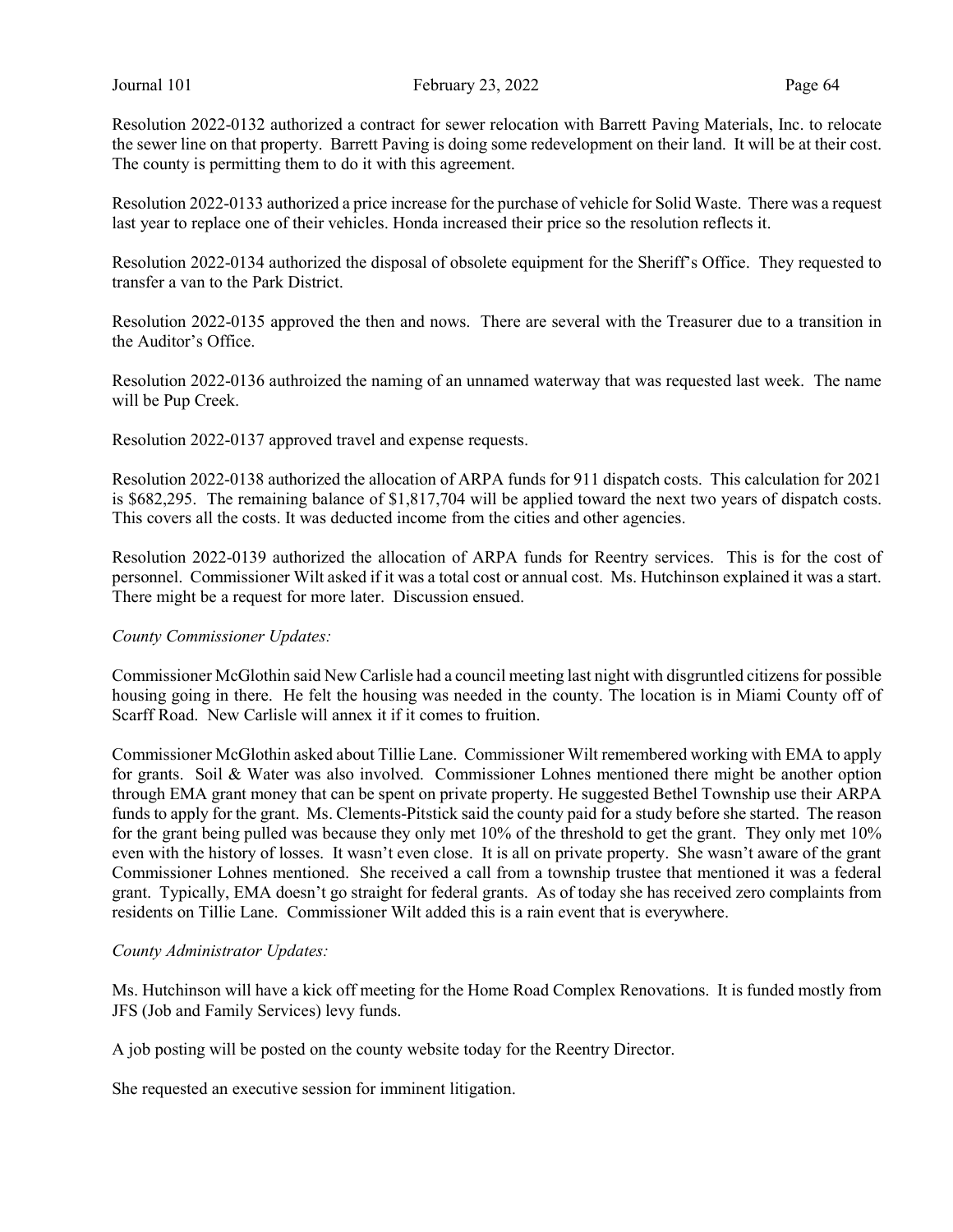Commissioner Wilt said there will be some info about a local foods council position in the ARPA meeting.

Commissioner Wilt suggested a meeting with the tenants in the courthouse since the RFQ for the architect for that project has been released.

Mr. Henry noted the hotel being built on St. Paris Pike. He asked if there was any change in the status for a hotel at the Fairgrounds. Commissioner Wilt said they continue to be interested. They need the timing to be right to initiate funding. They are committed and have a joint venture in place to make it happen.

Commissioner Lohnes moved to go into executive session to discuss imminent litigation. Commissioner McGlothin seconded the motion. The roll being called for passage resulted as follows:

Commissioner Lohnes, Yes; Commissioner McGlothin, Yes; Commissioner Wilt, Yes

The Board recessed until 10:00 a.m.

Call to Order, Commission President Wilt **Resolution 2022-0126** Resolution 2022-0126

Following the pledge, Commissioner Lohnes moved to approve the minutes of the last meeting and dispense with reading of the same. Commissioner McGlothin seconded the motion. The roll being called for passage resulted as follows:

Commissioner Lohnes, Yes; Commissioner McGlothin, Yes; Commissioner Wilt, Yes

Commissioner Lohnes moved to approve the agenda in its entirety with the exception of Resolution 2022-0130. Commissioner McGlothin seconded the motion. The roll being called for passage resulted as follows:

Commissioner Lohnes, Yes; Commissioner McGlothin, Yes; Commissioner Wilt, Yes

Commissioner Lohnes moved to approve Resolution 2022-0130. Commissioner McGlothin seconded the motion. The roll being called for its passage resulted as follows:

Commissioner Lohnes, No; Commissioner McGlothin, Yes; Commissioner Wilt, Yes

Resolution 2022-0127 ENGB file

### Acknowledge Bid Opening for the Middle Urbana Road Improvements OPWC Project CK10Y

Commissioner Lohnes moved, per request of the County Engineer, to acknowledge receipt of the bids below, subject to the Board's right to reject any bid pursuant to the notice of competitive bidding and any other applicable bid requirements. The bid opening for the Middle Urbana Road Improvements OPWC Project CK10Y was held on Thursday, February 17, 2022. The following bids were read:

| <b>Bidder</b>                  | <b>Base Bid As Read</b> | <b>Base Bid Corrected</b> | Roadway Alternate |
|--------------------------------|-------------------------|---------------------------|-------------------|
| R.B. Jergens Contractors, Inc. | \$2,256,598.55          | \$2,256,598.56            | \$24,599.12       |
| Barrett Paving Materials, Inc. | \$2,260,361.86          |                           | \$24,416.00       |
| John R. Jurgensen Company      | \$2,623,550.03          |                           | \$23,718.40       |
| <b>Engineer's Estimate</b>     | \$2,151,205.20          |                           | \$7,276.75        |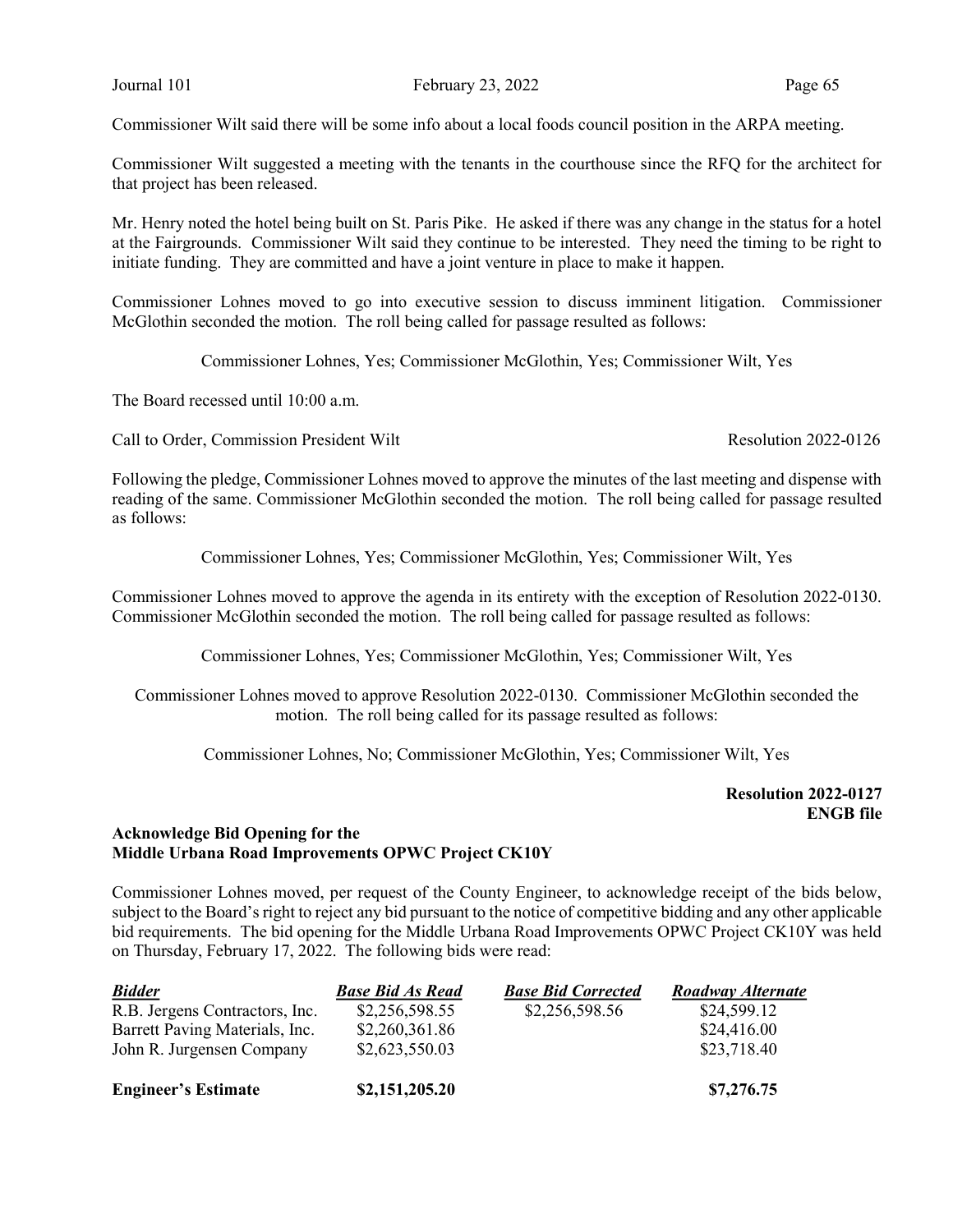Further move to refer the bids to staff for further evaluation.

Commissioner McGlothin seconded the motion and the roll being called for its passage, the vote resulted as follows:

Commissioner Lohnes, Yes; Commissioner McGlothin, Yes; Commissioner Wilt, Yes

# Resolution 2022-0128 ENGC file

# Authorize Contract with Mazzella Lifting Technologies, Inc.

Commissioner Lohnes moved, per the request of the County Engineer, to authorize a contract with:

|                           | <b>Organization Name:</b> Mazzella Lifting Technologies, Inc.,   |  |  |
|---------------------------|------------------------------------------------------------------|--|--|
|                           | Organization Address: 10605 Chester Road, Cincinnati, Ohio 45215 |  |  |
| In the amount of:         | Not to exceed \$49,000                                           |  |  |
| <b>Funding Source(s):</b> | Local Funds (MVGT)                                               |  |  |
| <b>Purpose:</b>           | Annual inspections and repairs as needed                         |  |  |
| <b>Effective Dates:</b>   | February 16, 2022 to February 15, 2023                           |  |  |

Further move to authorize the County Administrator to execute the contract and related documents.

Commissioner McGlothin seconded the motion and the roll being called for its passage, the vote resulted as follows:

Commissioner Lohnes, Yes; Commissioner McGlothin, Yes; Commissioner Wilt, Yes

# Resolution 2022-0129 CDDC file

#### Authorize Contract with Neighborhood Housing Partnership of Greater Springfield, Inc.

Commissioner Lohnes moved, per the request of the Community & Economic Development Director, to authorize a contract with:

| <b>Organization Name:</b>    | Neighborhood Housing Partnership of Greater Springfield, Inc.                 |
|------------------------------|-------------------------------------------------------------------------------|
| <b>Organization Address:</b> | 527 East Home Road, Springfield, Ohio 45503                                   |
| In the amount of:            | \$100,000                                                                     |
| <b>Funding Source(s):</b>    | American Recovery Act Coronavirus State & Local Fiscal Funds                  |
| <b>Purpose:</b>              | Provision of grants for critical and immediate home repairs for homeowners in |
|                              | Clark County who have been impacted by COVID 19, or who may be                |
|                              | unemployed, experiencing food-insecurity or housing insecurity.               |

Further move to authorize the County Administrator to execute the contract and related documents.

Commissioner McGlothin seconded the motion and the roll being called for its passage, the vote resulted as follows:

Commissioner Lohnes, Yes; Commissioner McGlothin, Yes; Commissioner Wilt, Yes

#### Resolution 2022-0130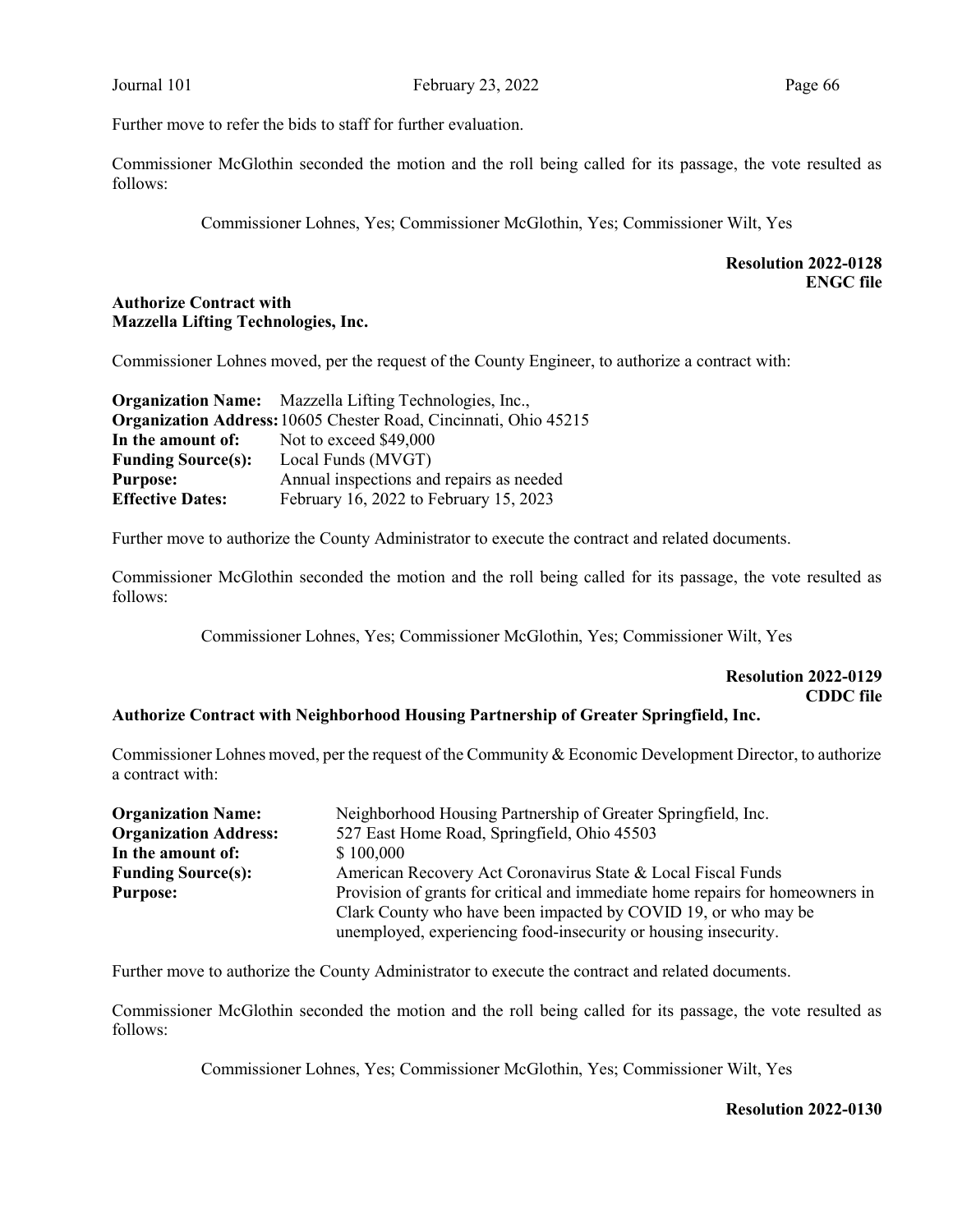# Authorize Law Enforcement Contract with Interfaith Hospitality Network (IHN)

Commissioner Lohnes moved, per the request of the County Sheriff, to authorize a contract for law enforcement services with:

| Organization:           | Interfaith Hospitality Network (IHN)      |
|-------------------------|-------------------------------------------|
| In the amount of:       | \$265,520.36                              |
| <b>Effective Dates:</b> | January 1, 2022 through December 31, 2022 |

Further move to authorize the County Administrator to execute the contracts and related documents.

Commissioner McGlothin seconded the motion and the roll being called for its passage, the vote resulted as follows:

Commissioner Lohnes, No; Commissioner McGlothin, Yes; Commissioner Wilt, Yes

# Resolution 2022-0131 SHRC file

# Authorize Fire Dispatching Contract(s) with Pleasant Township

Commissioner Lohnes moved, per the request of the County Sheriff, to authorize contract(s) for fire dispatching services with:

| Township:               | Pleasant Township                         |
|-------------------------|-------------------------------------------|
| In the amount of:       | \$10,736.00                               |
| <b>Effective Dates:</b> | January 1, 2022 through December 31, 2022 |

Further move to authorize the County Administrator to execute the contracts and related documents.

Commissioner McGlothin seconded the motion and the roll being called for its passage, the vote resulted as follows:

Commissioner Lohnes, Yes; Commissioner McGlothin, Yes; Commissioner Wilt, Yes

Resolution 2022-0132 UTLC file

# Authorize Contract for Sewer Relocation with Barrett Paving Materials, Inc.

Commissioner Lohnes moved, per the request of the Utilities Director, to authorize a contract with:

| <b>Organization Name:</b>    | Barrett Paving Materials, Inc.                                                  |  |  |  |  |
|------------------------------|---------------------------------------------------------------------------------|--|--|--|--|
| <b>Organization Address:</b> | PO Box 13671, Dayton, Ohio 45413-0591                                           |  |  |  |  |
| In the amount of:            | \$0.00                                                                          |  |  |  |  |
| <b>Funding Source(s):</b>    | Not Applicable                                                                  |  |  |  |  |
| <b>Purpose:</b>              | Relocate existing sanitary sewer force main and related easement on Parcel Nos. |  |  |  |  |
|                              | 1801000023000052 and 1801000024000042 owned by Barrett Paving                   |  |  |  |  |
|                              | Materials, Inc.                                                                 |  |  |  |  |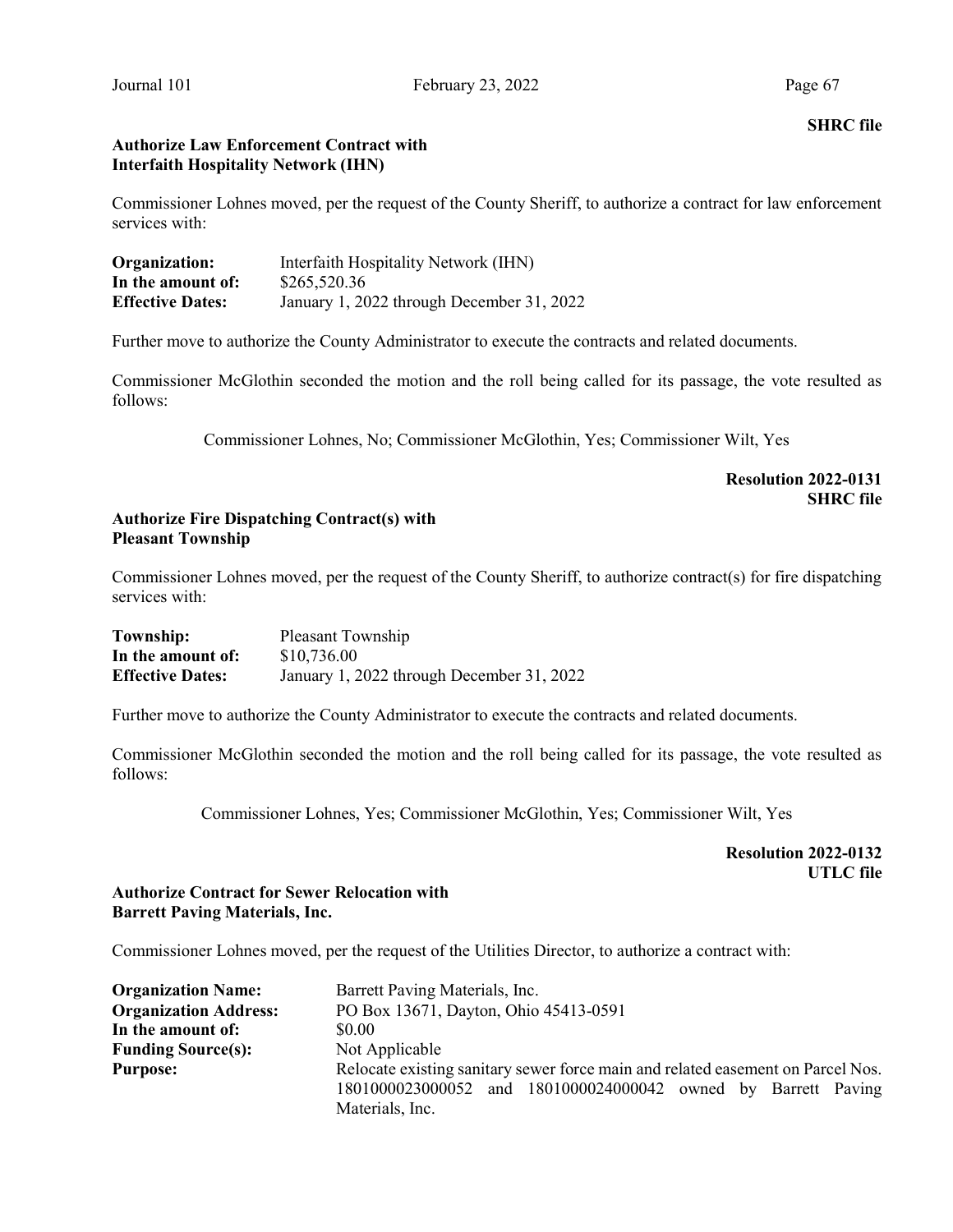Journal 101 February 23, 2022 Page 68

Effective Dates: April 23, 2022 – April 22, 2024

Further move to authorize the County Administrator to execute the contract and related documents.

Commissioner McGlothin seconded the motion and the roll being called for its passage, the vote resulted as follows:

Commissioner Lohnes, Yes; Commissioner McGlothin, Yes; Commissioner Wilt, Yes

# Resolution 2022-0133 INVP file

# Authorize Purchase of Vehicle for the Solid Waste District Price Increase

Commissioner Lohnes moved, per the request of the Solid Waste District Director, to authorize the purchase of a 2022 Honda CR-V Awd, VIN 7FARW2H74NE002785, from Bill Marine Honda with a price increase of \$650.00 (price increase implemented by Honda on January 3, 2022) to be paid for from the Solid Waste District funds. The vehicle will be used at the Solid Waste District as a replacement for a 2009 Ford Escape. Amount previously approved for this vehicle purchase was \$30,335.00 (Resolution 2021-0721).

Further move to authorize the County Administrator to execute the contract and related documents.

Commissioner McGlothin seconded the motion and the roll being called for its passage, the vote resulted as follows:

Commissioner Lohnes, Yes; Commissioner McGlothin, Yes; Commissioner Wilt, Yes

Resolution 2022-0134 INVS file

# Authorize Disposal of Obsolete Equipment

Commissioner Lohnes moved, per the request of the County Sheriff, to transfer the following to the Clark County Park District in accordance with §307.12(D) of the Ohio Revised Code:

2008 Chevrolet Van VIN #1GCHG35CX81197378 Commissioner McGlothin seconded the motion and the roll being called for its passage, the vote resulted as follows:

Commissioner Lohnes, Yes; Commissioner McGlothin, Yes; Commissioner Wilt, Yes

 Resolution 2022-0135 FINT file

#### Approve Issuance of Warrants for Then and Now(s)

Commissioner Lohnes moved, upon the recommendation of the County Administrator, to approve the issuance of warrants for then and now(s) are as follows:

| <b>P.O. Number</b> Fund        |               | Vendor      | Date Purchase | Amount |        |
|--------------------------------|---------------|-------------|---------------|--------|--------|
| 20022763                       | General (B&G) | Chad Jensen | 12/13/21      |        | 100.00 |
| Reason: Just received invoice. |               |             |               |        |        |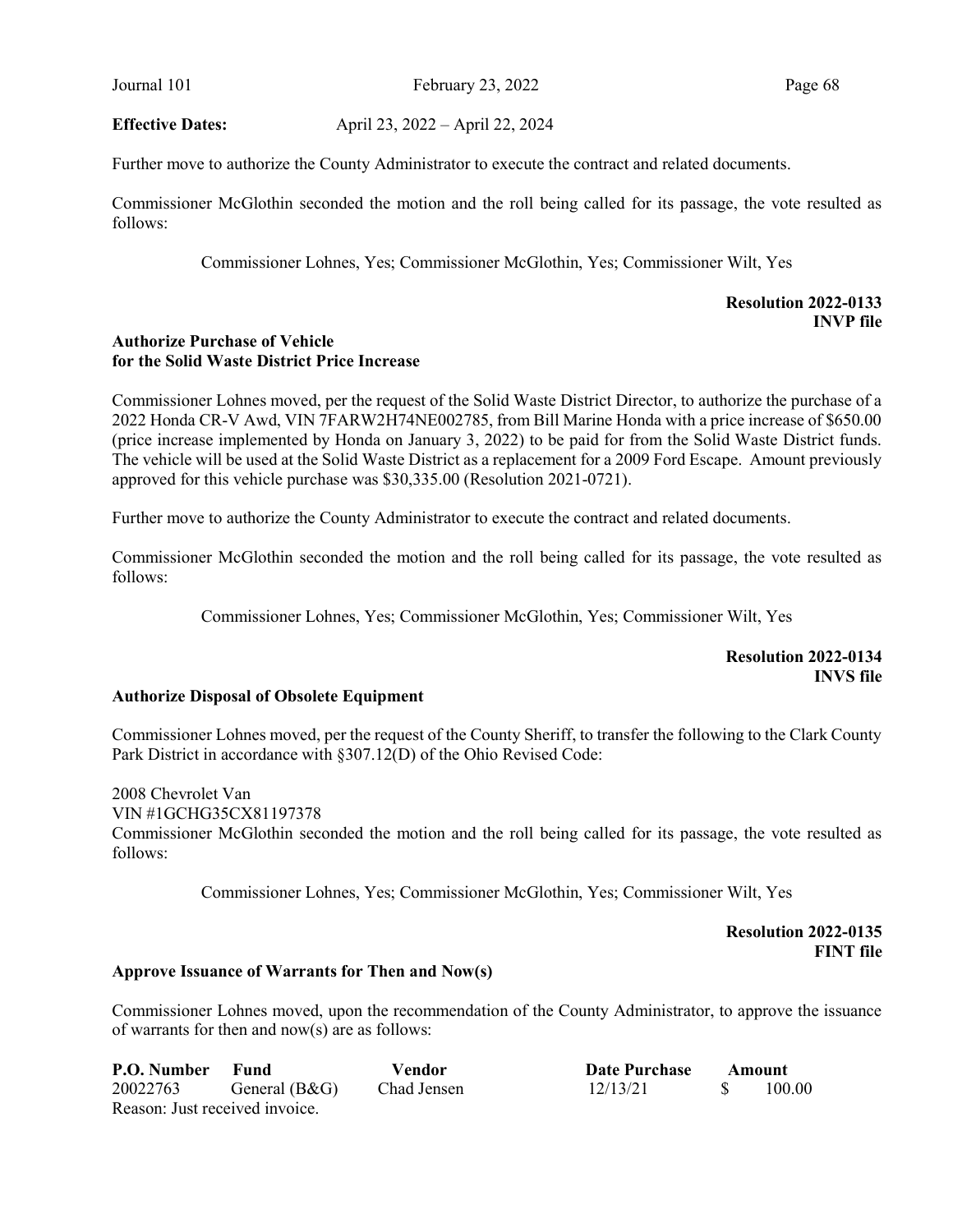220022662 PCSA (DJFS) National Children's Alliance 10/21/21 \$ 2,000.00 Reason: Invoice date precedes PO. The original invoice was sent to an email of an employee who resigned in June 2021, reminder received in January 2022.

| 220023064 | Treasurer                                           | Aqua Falls                  | 01/31/22    | \$<br>31.80  |
|-----------|-----------------------------------------------------|-----------------------------|-------------|--------------|
|           | Reason: Did not have a purchase order.              |                             |             |              |
| 220023064 | Treasurer<br>Reason: Did not have a purchase order. | <b>Document Destruction</b> | 12/21/21    | \$<br>88.44  |
| 22003064  | Treasurer<br>Reason: Did not have a purchase order. | Kavanaugh's                 | 01/28/22    | \$<br>240.73 |
| 220023064 | Treasurer<br>Reason: Did not have a purchase order. | Ohio Newspaper              | 01/27-31/22 | \$<br>567.00 |
| 220023064 | Treasurer<br>Reason: Did not have a purchase order. | <b>MOM</b>                  | 12/28/21    | \$<br>212.22 |
| 220023064 | Treasurer<br>Reason: Did not have a purchase order. | <b>MOM</b>                  | 01/06/22    | \$<br>157.35 |

Commissioner McGlothin seconded the motion and the roll being called for its passage, the vote resulted as follows:

Commissioner Lohnes, Yes; Commissioner McGlothin, Yes; Commissioner Wilt, Yes

# Resolution 2022-0136 COMO file

#### Resolution of Support to Name an Unnamed Waterway in Clark County, Ohio

Commissioner Lohnes moved to approve the following resolution of support:

Whereas, the Mud Run Conservancy in Mad River Township, Clark County, Ohio requested support from the Board of Clark County Commissioners to name an unnamed waterway located in Mad River Township; and,

Whereas, after participating in various phases of community involvement, the recommended name for the unnamed waterway is Pup Creek.

Now, therefore we, the Board of Clark County Commissioners do hereby support the naming of the unnamed waterway to Pup Creek located in Mad River Township and further support the submission of such request to the United States Board of Geographic Names.

Commissioner McGlothin seconded the motion and the roll being called for its passage, the vote resulted as follows:

Commissioner Lohnes, Yes; Commissioner McGlothin, Yes; Commissioner Wilt, Yes

Resolution 2022-0137 TRAV file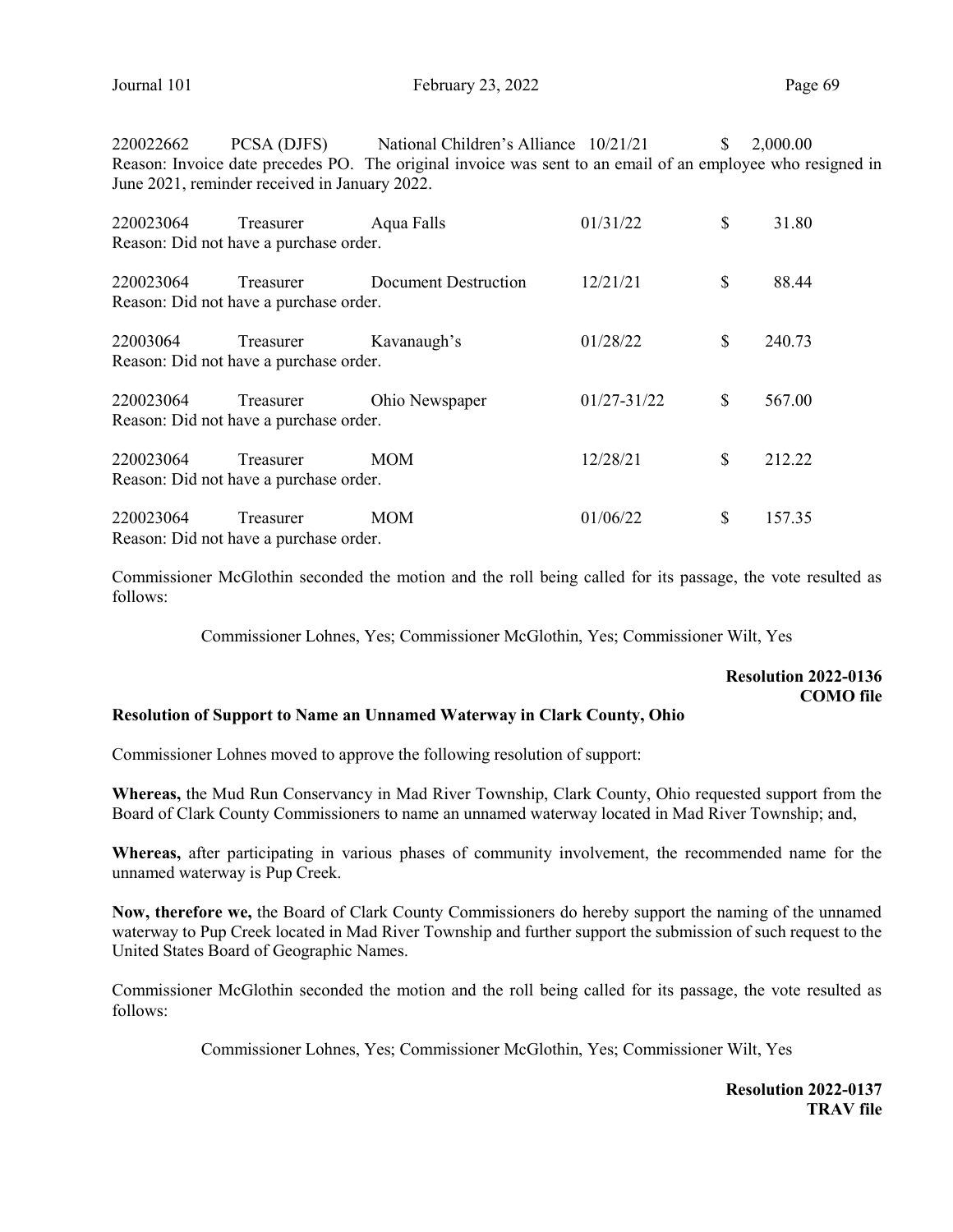#### Approve Travel/Expense Allowance

Commissioner Lohnes moved, per request of the following Department Director(s) or Elected Official(s), to approve the following travel allowances:

|     | Dept. Name    | <b>Purpose</b> | <b>Place</b>              | Date           | <b>Cost</b> |
|-----|---------------|----------------|---------------------------|----------------|-------------|
| JFS | E. Willoughby |                | Conference Tuscaloosa, AL | $3/28 - 30/22$ | \$1,017.00  |

Further move reimbursements shall comply with all requirements of the Travel Policy as adopted in the Personnel Manual.

Commissioner McGlothin seconded the motion and the roll being called for its passage, the vote resulted as follows:

Commissioner Lohnes, Yes; Commissioner McGlothin, Yes; Commissioner Wilt, Yes

Resolution 2022-0138 ARPA file

# Authorize Allocation of American Rescue Plan Act (ARPA) Funds to Reimburse the County for 9-1-1 Dispatching Costs

Commissioner Lohnes moved, per request of the County Administrator, to approve the following reimbursement:

WHEREAS, Clark County has received direct payments from the United States (US) Treasury under the Coronavirus State and Local Fiscal Funds authorized by the American Rescue Plan Act (ARPA); and,

WHEREAS, Clark County will use the funding in accordance with ARPA and guidance from the US Treasury; and,

WHEREAS, the Department of Treasury issued the Interim Final Rule on May 10, 2021 and the Final Rule on January 6, 2022, to provide guidance on permissible uses; and,

WHEREAS, a permissible use of the ARPA funds is to provide resources that respond to the public health emergency with respect to Covid-19 and its negative impacts. Dispatch aids in the ability of first responders and emergency workers in the County to promote public safety and provide emergency medical services during the Covid-19 public health emergency; and,

WHEREAS, the amount allocated will reimburse a portion, \$682,295.86, of the total dispatching expenses incurred from March 3, 2021 to December 31, 2021. The remaining balance of \$1,817,704.14 will be applied toward the next two years of 9-1-1 dispatching costs.

NOW, THEREFORE, BE IT RESOLVED by the Board of County Commissioners, that:

The Board of County Commissioners approves the use of ARPA funds to reimburse the County for 9-1- 1 dispatching costs incurred between March 3, 2021 and December 31, 2023 in the amount not to exceed \$2,500,000.00.

Commissioner McGlothin seconded the motion and the roll being called for its passage, the vote resulted as follows: